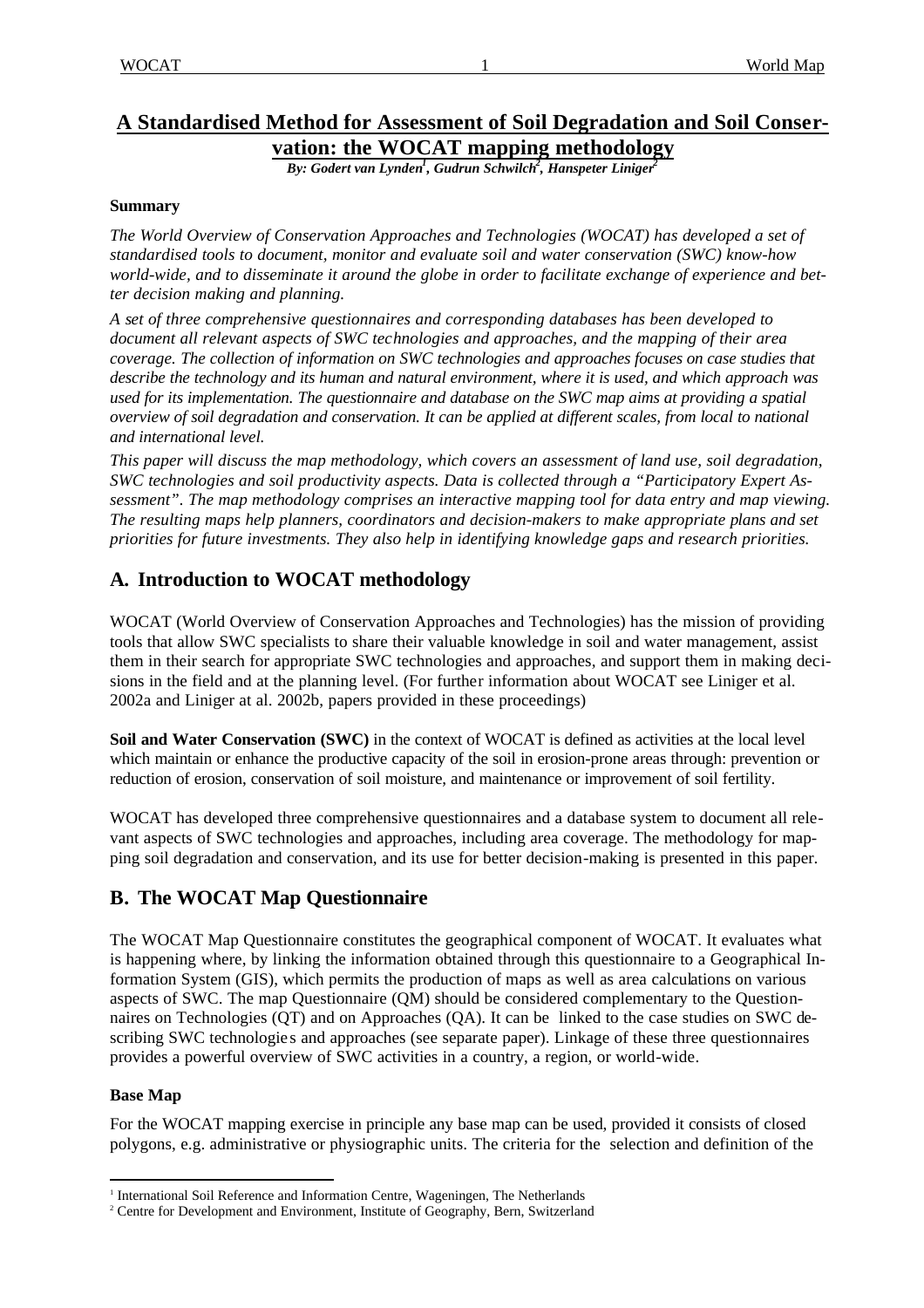units are: they should easily be identifiable in the field, information should be easily available and the size (i.e. number) should be defined according the scale of the map. Wherever possible it is recommended to use physiographic map units, delineated according to the SOTER<sup>3</sup> methodology (van Engelen and Wen, 1995), to provide the mapping basis for WOCAT. Linking WOCAT to SOTER produces a comprehensive database, that contains information on terrain and soils, but ideally also on soil degradation, land use and climate (optional) and SWC activities. SOTER already provides some of the information needed in the QT and QA.

Alternatively, other units (e.g administrative) can be selected. The experiences made so far indicated that several countries showed a preference for administrative units since data was more easily available and the boundaries were easier identifiable than for physiographic units. It was pointed out that the information collected for administrative units can later be overlaid with other spatial data such as SOTER, land cover, land use or satellite imagery to produce more accurate maps.

# **Data collection**

Data are collected through a "Participatory Expert Assessment" method (PEA), which includes both expert knowledge and existing documents, and which reflects the current state of knowledge. It amalgamates dispersed knowledge and identifies data gaps. Ideally several experts knowing the status of the land sit together and fill in the data in a process of negotiation and consultation of existing documents. For each delineated unit (polygon) of the base map in a country or region, information on land use, soil degradation, soil and water conservation and productivity issues needs to be entered in a matrix table. For each mapped technology that has also been described in a separate Technology Questionnaire (QT), a link is provided to the Technology database, which contains much more detailed information.

# **1. Land use**

Land use is defined (by UNEP/FAO, 1994 and ISRIC, 1995) as: "human activities which are directly related to land, making use of its resources or having an impact upon it". Land use is an important parameter related to soil degradation and SWC. Soil erosion on forest land, for instance, may require different SWC measures than degradation on cultivated land. The categories provided are far from comprehensive and just serve as major distinctions, since WOCAT does not intend to make a detailed land use type inventory.

# **a) Land use type (LUT)**

The following major *Land use types* (with various subtypes) are recognized: cropland, grazing land, forest land, mixed land, other land.

# **b) Area percentage of the LUT**

For each LUT defined under a), the relative area is assessed as a percentage of the entire polygon. The total area percentage of all LUTs within a polygon should be 100%

# **c) Area trend of the LUT**

Changes in land use area may be an important factor in soil degradation assessment and evaluation of conservation activities. If the area for one or several LUTs is *increasing*, this will be at the expense of one or several other LUTs within the same polygon, which should show a *decreasing* trend. The increase or decrease in area is assessed over approximately the past 10 years.

#### **d) Land use intensity trends**

 $\overline{a}$ 

A change in the *intensity* of land use is another significant trend with respect to SWC. It is expressed through changes in inputs, management, or number of harvests, etc., over approximately the last 10 years. Only changes within the same LUT are considered here - not changes from one LUT to another!

<sup>&</sup>lt;sup>3</sup> SOTER is an internationally endorsed and standardised methodology for storage and mapping of soil and terrain data.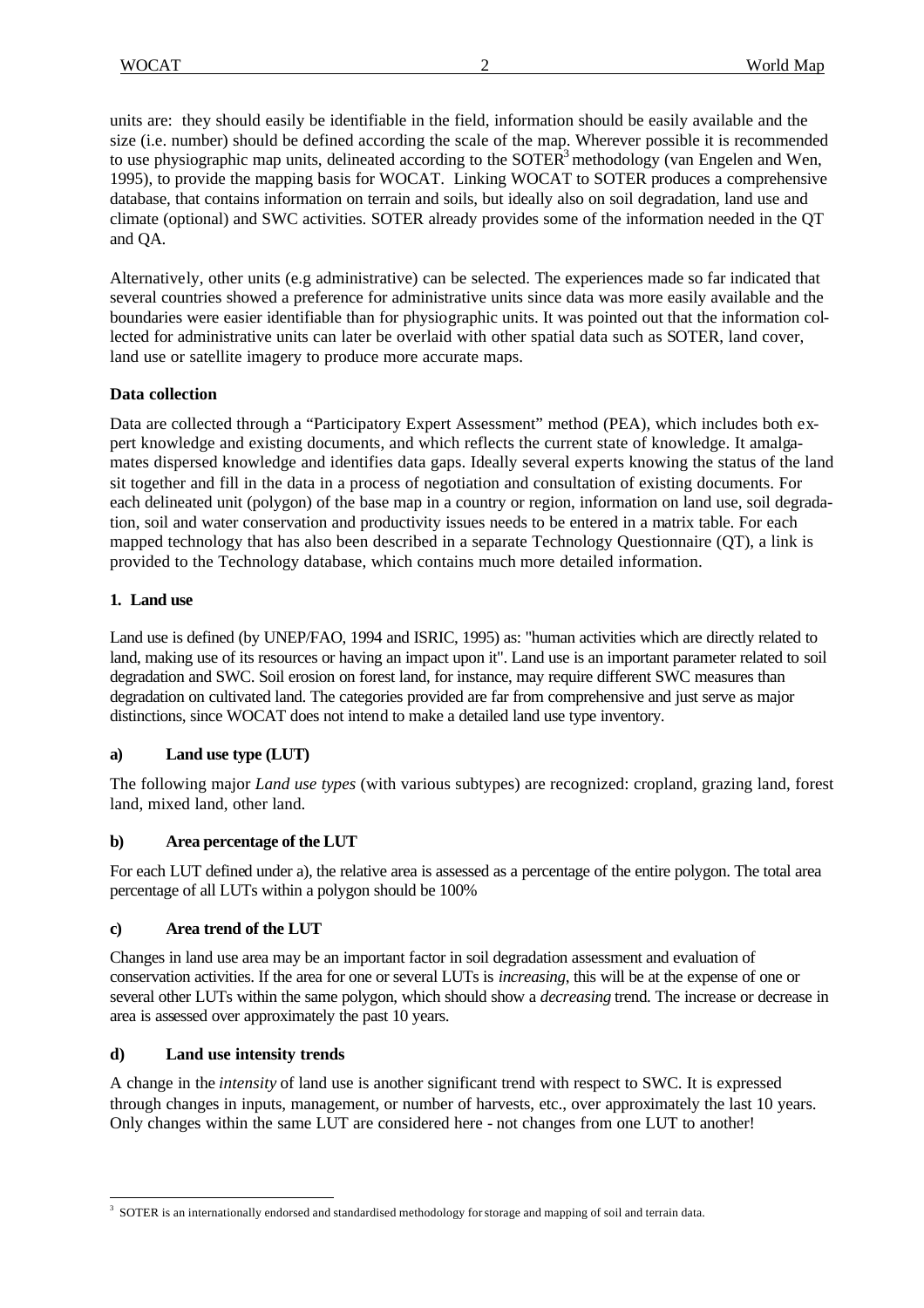### **2. Soil degradation by land use type**

Prior to evaluating the distribution of SWC activities it is important to have an impression of the extent and degree of current degradation, which necessitates these measures. The methodology to be used for this purpose is derived from the "General Guidelines for the Assessment of Soil Degradation" (van Lynden, 1999). Although natural degradation is not excluded, emphasis is placed on degradation caused by human activities.

### **a) Types of soil degradation**

Four main types of degradation are distinguished: water erosion, wind erosion, chemical deterioration and physical deterioration. The former two involve displacement of soil material through the action of water or wind (e.g. sheet erosion, gully formation, deflation), the two latter indicating various in-situ processes such as soil fertility decline, salinisation, pollution (chemical) or compaction, crusting, waterlogging or aridification (physical) (van Lynden, 1999).

### **b) Relative extent of the degradation type**

For each identified degradation type, the extent should be given as percentage of the LUT affected by that degradation type. For example, if cropland occupies 20% of the polygon and 40% of the cropland is degraded, the extent indicated should be 40% - although this degraded area in fact constitutes only 8% (40% of 20%) of the entire polygon.

Different degradation types may overlap each other within a same piece of land. For instance water erosion (Wt) affects 40% of the cropland in a polygon, fertility decline (Cn) covers 35%, but another 10% is affected by a combination of both Wt and Cn. This is indicated as a separate type! The other degradation factors are then also given for this combination as a whole.

### **c) Degree of soil degradation**

*Degree* is defined here as the intensity of the soil degradation process, e.g. in the case of erosion: the amount of soil washed or blown away. Indicators of soil degradation are: the percentage of the total topsoil lost, the percentage of total nutrients and organic matter lost, the relative decrease in soil moisture holding capacity, etc. For the assessment of the degree of degradation qualitative indicators are used.

# **d) Impact of soil degradation on productivity**

The same *degree* of degradation can have different *impacts* in different places: e.g. removal of a 5 cm layer of soil may have a greater impact on a poor shallow soil than on a deep fertile soil. The main impact to be assessed here is the effect of soil degradation on soil productivity.

The effects of degradation can be partially hidden by various measures, such as use of fertilizers. Part of these inputs is in fact used to compensate for the productivity loss caused by soil erosion and nutrient loss. The impact of soil degradation needs to be assessed in consideration of these compensating measures. Conversely, other factors that are not related to degradation may contribute to yield declines (e.g. pests and diseases, weather influences). When considering the impact of degradation over a longer period (e.g. 10 years) such influences will mostly be levelled out.

Degradation can also have a positive (off-site) impact. Degradation in one place can lead to higher soil productivity elsewhere, e.g. through the accumulation of sediments and water downslope. However, we consider the on-site impacts here which by definition cannot be positive.

#### **e) Rate of degradation**

Whereas the *degree* (and impact) of degradation indicates the current static situation, the *rate* indicates the trend of degradation over a certain period of time. A severely degraded area may be quite stable at present (i.e. low rate, hence no trend towards further degradation), whereas some areas that are now only slightly degraded may show a high rate, hence a trend towards rapid further deterioration. At the same time areas where the situation is improving (through soil conservation measures, for instance) can be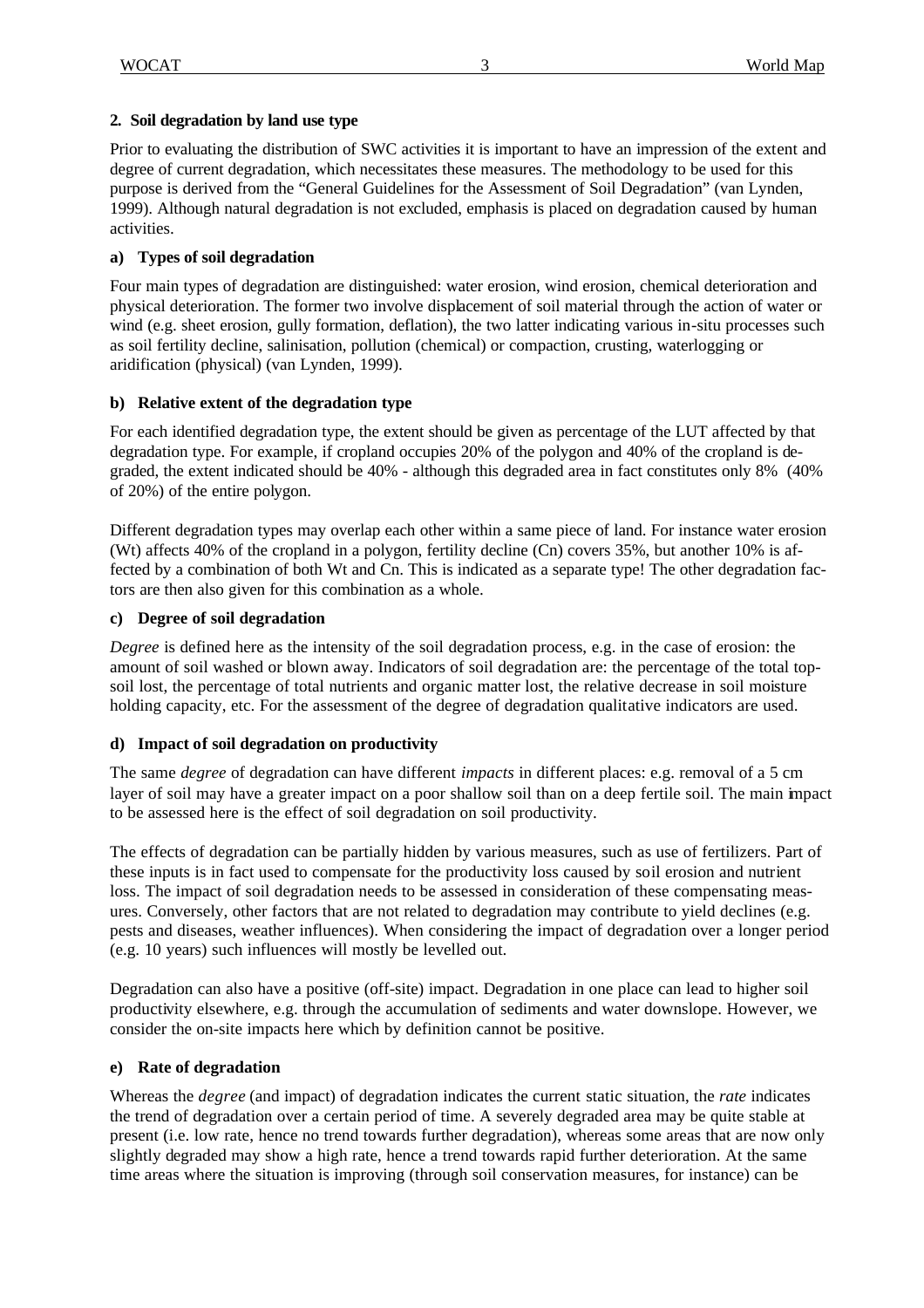revealed. The average development over approximately the last 10 years is assessed to level out irregular developments.

# **f) Causes of degradation**

Various types of human activities and natural *causes* may lead to soil degradation, e.g. agricultural mismanagement, deforestation, overgrazing, industrial and mining activities, infrastructure development and urbanisation. The emphasis in the degradation inventory is on human-induced degradation, but sometimes natural degradation also necessitates measures to be taken. More than one cause at the time may be responsible for degradation.

# **3. Soil and Water Conservation**

While the questionnaires on SWC technologies (OT) and on SWC approaches (OA) collect detailed information on SWC activities, the map questionnaire (QM) aims at obtaining a geographical display of some important SWC data.

# **a) Name of the Technology**

A commonly used name (preferably not a local name) is given for the most widespread - not necessarily the most effective! - technologies within each LUT for the polygon being described.

# **b) SWC Categories**

The technologies identified under a) are categorised according to a categoriation system presented in another paper at this conference (W341 - Liniger et al.). Where several measures are combined in one and the same technology for a certain LUT the categories for these measures are listed according to their importance up to a maximum of three categories.

If more than one SWC technology (consisting of one or more categories each) is indicated for the same LUT, they are considered to be covering different areas i.e. not to be mutually overlapping.

# **c) SWC: Percentage of LUT area**

The area for each of the SWC technologies listed under a) is expressed as a percentage of the LUT area. As with degradation, overlapping combinations are considered separately.

# **d) Period of implementation**

It may be important to know when the technology has been implemented, in combination with a trend in effectiveness. Some recently installed measures may not yet have reached their optimal effectiveness.

# **e) Effectiveness of implemented SWC measures**

The "effectiveness" of SWC measures is defined here in terms of reducing (the degree of) degradation addressed by the technology. Four qualitative classes from very high to low are distinguished.

# **f) Effectiveness trend of SWC**

SWC measures may become increasingly or decreasingly effective over time for various reasons: changes in land use or farming systems, changes in population density, ecological changes, etc. To assess whether a given SWC practice is (still) appropriate under certain conditions, the trend in SWC effectiveness over the last 5-10 years is one suitable indicator. Three classes are distinguished: increase, no change or decrease in effectiveness.

# **g) Reference to QT**

The information provided here on SWC technologies is limited and mainly restricted to geographical information. Since much more background information may be given in the Technology Database, it is important to refer to the QT code describing the technology that is indicated under a) in this section.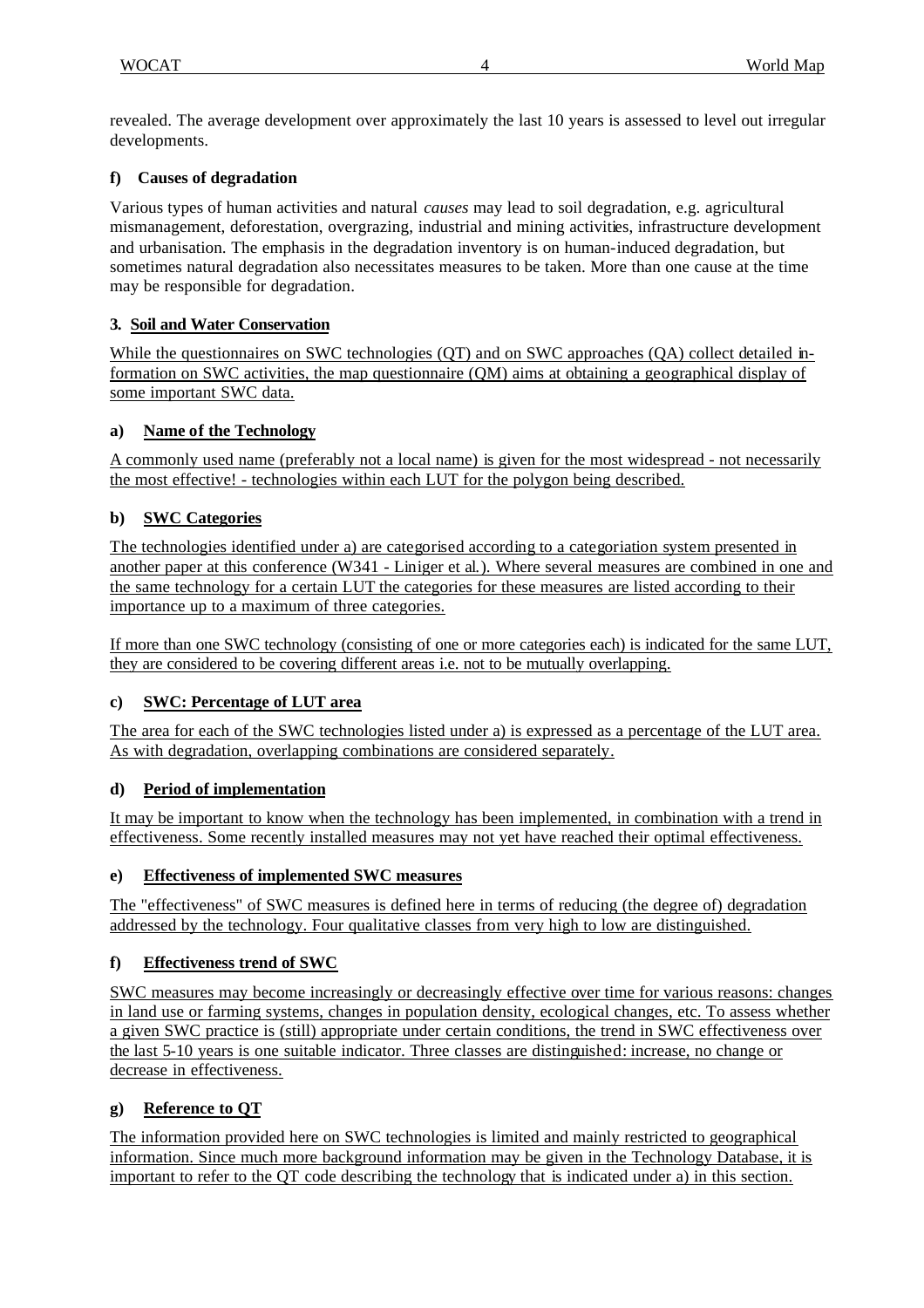### **4. Soil productivity**

Often the main concern of the land user is not erosion control as such but the eventual decrease in productivity due to degradation, or increase in productivity as a result of SWC. Therefore some general data on production trends are collected for every SWC technology per LUT.

### **a) Productivity trend**

Although changes in productivity (and certainly in production value!) can be attributed to a wide variety of causes, they may also be an indication of soil degradation or, if positive, of effective soil conservation and appropriate land management. Only a rough indication of trends in productivity over the last 10 year is required.

### **b) Impact of SWC on productivity trends**

The role of soil and water conservation measures on productivity increase (or *decrease*, e.g. due to reduced cropping area!) is expressed according to four classes from great influence to none at all.

# **C. The WOCAT Map Database**

The layout of the map database conforms as much as possible to the paper version of the map questionnaire (QM). Data can be entered on the hard copy matrix tables first or directly into the database. The database consists of two main parts: Data Management and Map Data.

The **Data Management** module enables users to enter or edit data. A Master Record containing information about the contributing specialist must be completed before any data can be entered in the Map Questionnaire (data) form. When the Browse or Edit option is selected, a digital form is opened that looks similar to the hard copy matrix table in the questionnaire (Figure 1). Data can thus be added, edited or browsed for individual polygons.

| OR<br><b>Select Poly-ID</b><br>SWI2<br><b>Contributor ID</b><br>$\overline{\phantom{a}}$<br>$\bullet$<br>Land Use<br>Intensity<br>Area<br>Land Use Type Area <sup>9</sup> % Trend<br>Remarks<br>Trend<br>50<br>croptond<br>$7 -$<br>$1 -$<br>٠<br>٠<br>×.<br>Please select each<br>30<br>$-1 -$<br>۰<br>$0 +$<br>grazing<br>LUT only once;<br>hence a maximum of<br>10<br>$0 -$<br>$0 +$<br>$\overline{\phantom{0}}$<br>other.<br>5 records are<br>10<br><b>MIXBO</b><br>٠<br>۰<br>٠<br>allowed in this part<br>Ţ<br>τ<br>٠<br>☀<br>۰<br><b>Soil Degradation</b><br>Degradation type:<br>Land Use Type is<br>Extent Degree<br>Impact Riste<br>Couse<br>Remarks<br>ь<br>ç.<br>$ Pw$<br>$2  n$<br>$\blacktriangleright$ eropland<br>40 1 (light)<br>$-2 -$<br>$\overline{a}$<br>$\cdot$<br>۰<br>×. |                          |
|--------------------------------------------------------------------------------------------------------------------------------------------------------------------------------------------------------------------------------------------------------------------------------------------------------------------------------------------------------------------------------------------------------------------------------------------------------------------------------------------------------------------------------------------------------------------------------------------------------------------------------------------------------------------------------------------------------------------------------------------------------------------------------------------------|--------------------------|
|                                                                                                                                                                                                                                                                                                                                                                                                                                                                                                                                                                                                                                                                                                                                                                                                  |                          |
|                                                                                                                                                                                                                                                                                                                                                                                                                                                                                                                                                                                                                                                                                                                                                                                                  |                          |
|                                                                                                                                                                                                                                                                                                                                                                                                                                                                                                                                                                                                                                                                                                                                                                                                  |                          |
|                                                                                                                                                                                                                                                                                                                                                                                                                                                                                                                                                                                                                                                                                                                                                                                                  |                          |
|                                                                                                                                                                                                                                                                                                                                                                                                                                                                                                                                                                                                                                                                                                                                                                                                  | ×                        |
| croplend<br>M<br>5<br>[etate] S<br>$0 -$<br>٠<br>$\overline{\phantom{a}}$<br>$3 -$<br>a, f, a, q, a,<br>$\bullet$<br>٠<br>×                                                                                                                                                                                                                                                                                                                                                                                                                                                                                                                                                                                                                                                                      |                          |
| ÷<br>M<br>$=$ $ $ Cn<br>$10$ $3$ (strong)<br>$-1 =$<br>$2 -$<br>croplend<br>$\cdot$<br>e, q<br>$\overline{\phantom{a}}$<br>۰                                                                                                                                                                                                                                                                                                                                                                                                                                                                                                                                                                                                                                                                     |                          |
| M<br>lwa<br>÷.<br>15 1 dight)<br>$-1 -$<br>$-1 -$<br>croplend<br>$\overline{\phantom{a}}$<br>۰<br>Q, Q, R<br>۰<br>۰                                                                                                                                                                                                                                                                                                                                                                                                                                                                                                                                                                                                                                                                              |                          |
| $\overline{\phantom{a}}$<br>$\cdot$<br>$-2 -$<br>Wm<br>100 1 dight<br>$0 -$<br>forest<br>$\overline{ }$<br>٠<br>۰<br>$\overline{\phantom{a}}$<br>10 2 (moderate)<br>IF <sub>t</sub><br>$-$ I Ed<br>$-1$<br>$-2 -$<br>$-1 -   a$<br>grazing<br>$\bullet$<br>۰                                                                                                                                                                                                                                                                                                                                                                                                                                                                                                                                     | $\overline{\phantom{a}}$ |
| <b>Soil and Water Conservation</b><br>Productivity<br>SWC Category<br>Name of SWC<br>(often various measures are combined)<br>Prod.<br>Land Use Type Technology<br><b>SV/C</b><br>Area % Period<br>Eff. Trend<br>QT Put.<br>ь<br>a.<br>Effect.<br>ä.<br>Trend                                                                                                                                                                                                                                                                                                                                                                                                                                                                                                                                    | Impact of                |
| OWNT<br>C-WtA1<br>40<br>1380<br>$3 - 1$<br>$\overline{0}$ +<br>ю<br>$\blacktriangleright$ croplend<br>$-$ lound<br>$\star$<br>$\mathbf{r}$                                                                                                                                                                                                                                                                                                                                                                                                                                                                                                                                                                                                                                                       | $2 -$                    |
| Remarks:                                                                                                                                                                                                                                                                                                                                                                                                                                                                                                                                                                                                                                                                                                                                                                                         |                          |
| MAVIVT<br>M-Et52<br>1976-1991<br>20<br>$2 - 1$<br>mixed<br>$1 + 1$<br>v.<br>$\mathcal{F}_{\mathcal{A}}$<br>$\sim$                                                                                                                                                                                                                                                                                                                                                                                                                                                                                                                                                                                                                                                                                | $J =$                    |
| Remarks:                                                                                                                                                                                                                                                                                                                                                                                                                                                                                                                                                                                                                                                                                                                                                                                         |                          |
| F-WIV1<br>90<br>farest<br>$\bullet$<br>$\cdot$<br>$\cdot$<br>$\cdot$  <br>$\cdot$<br>Remarks:                                                                                                                                                                                                                                                                                                                                                                                                                                                                                                                                                                                                                                                                                                    |                          |
| 1995<br>mulching<br>C-PwA3<br>C-PKV1<br>50<br>$3 -$<br>$\mathbf{r}$<br>$\cdot$<br>$\cdot$  <br>croplend<br>- 1                                                                                                                                                                                                                                                                                                                                                                                                                                                                                                                                                                                                                                                                                   |                          |
| Remarks:<br>S-O643<br>10<br>farest<br>×<br>췍<br>×<br>$\mathbf{x}_i$<br>×                                                                                                                                                                                                                                                                                                                                                                                                                                                                                                                                                                                                                                                                                                                         |                          |

*Figure 1: Map data entry form*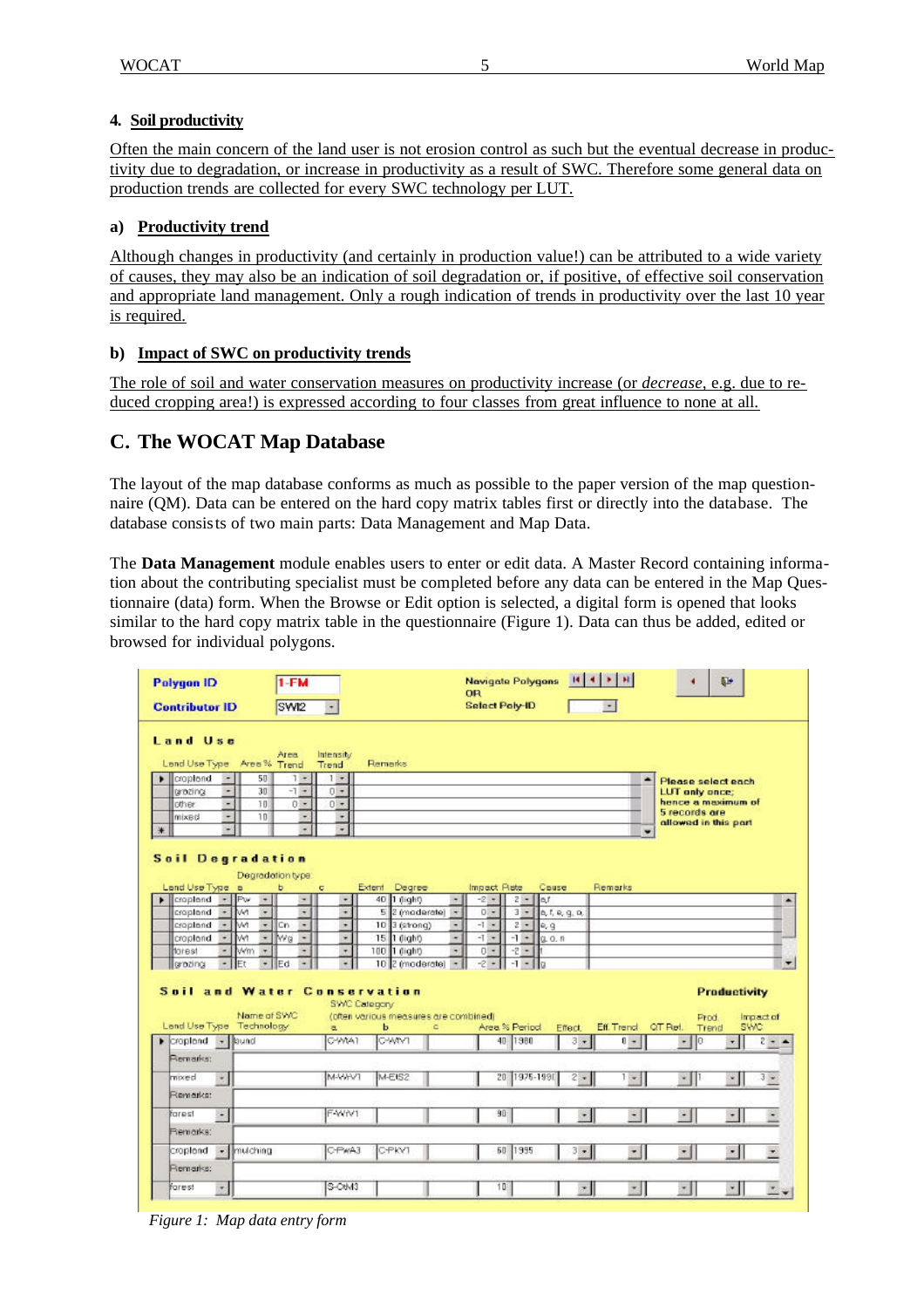In the Map Questionnaire Data Entry Form, a polygon has to be selected for which data are being entered. For many fields in the database list boxes are provided from which an item can be selected. The **Map Data** option opens an interactive map viewer (see Figure 2). Pre-selected thematic maps can be displayed, but there is also a possibility to browse or edit polygon data by clicking on a specific polygon. This will again open the map questionnaire form (Figure 1), and enables the user to have a direct visual feedback of the data entered. Besides the predefined maps there is an option for a free search and displaying single value maps for the result. A search can be made for instance on all occurrences of grass strips on a slopes of >15% in sub-humid conditions. The result will then be displayed in a single colour. This map viewer offers various features of a GIS without the user being required to have GIS software and knowledge. Only for more specific data calculations advanced database and GIS software and expertise is needed.



*Figure 1 WOCAT Interactive Map viewer*

The WOCAT map database is developed in MS Access97, with the Map Viewer in ESRI Map Objects Light. A run-time version is being developed for users who do not have Access or Map Objects.

# **D. The use(fullness) of the WOCAT mapping tool**

A first global mapping of degradation was done in 1990 through the GLASOD (GLobal Assessment of SOil Degradation), followed by a few regional assessments of soil degradation. At the national level the documentation of degradation is scarce or needs updating. However, no global or national map of soil and water conservation exists showing the achievements made so far in terms of combating or preventing soil degradation. Thus there is no systematic documentation and monitoring of degradation problems and achievements towards sustainable land management. Therefore, decisions on additional investments cannot sufficiently take previous experiences and achievements into considerations nor can they be based on a proper assessment of the current problems and existing options for solutions.

WOCAT offers a method for both the mapping of degradation and improved sustainable land management technologies. This is most urgently needed at the national and regional level in order to (a) document the current state (of land degradation and SWC) and (b) monitor SWC activities and their impacts.